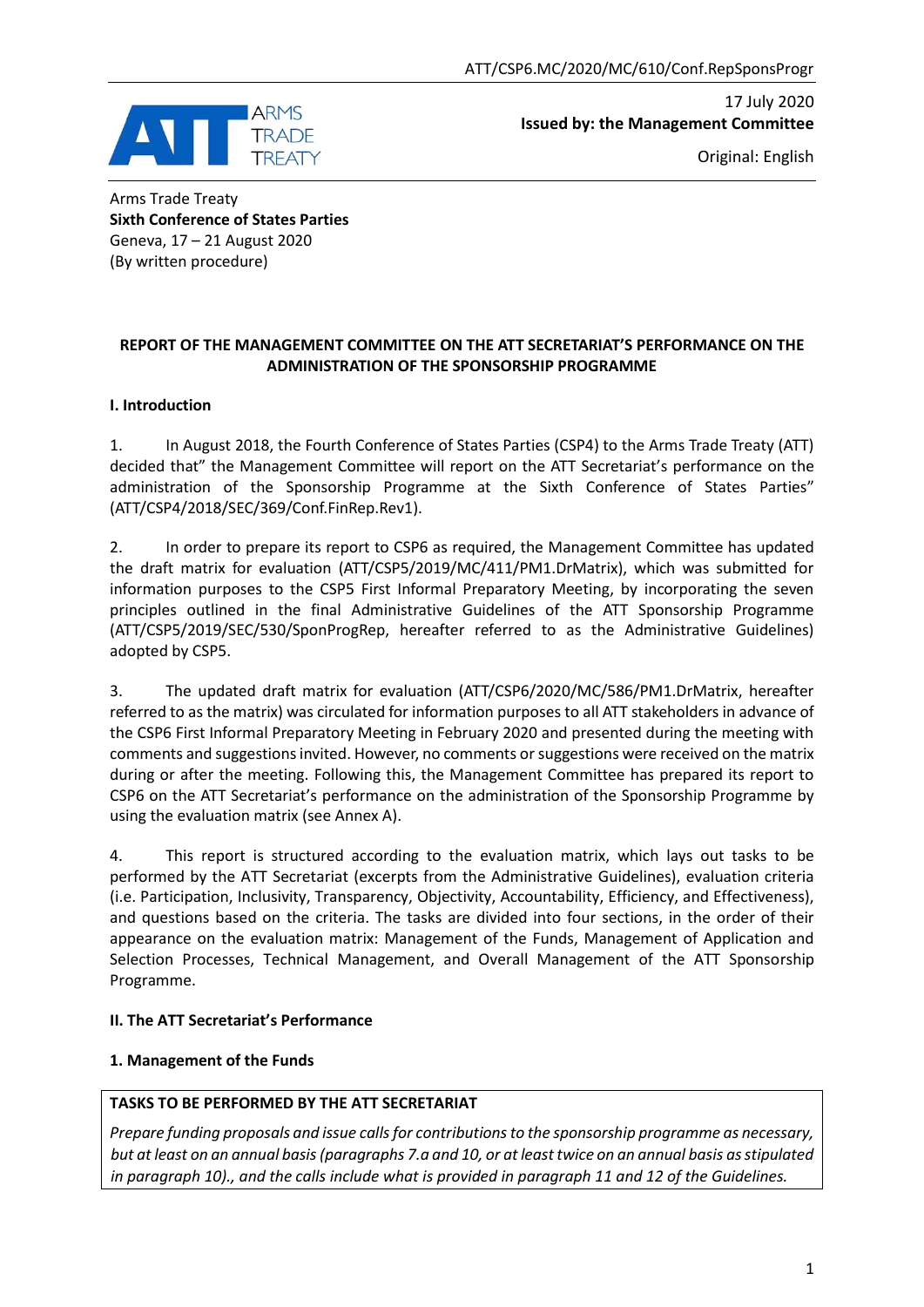5. The ATT Secretariat prepared funding proposals and issued calls for contributions at least on an annual basis. The proposals and calls were circulated on 18 October 2018 and 27 September 2019 to all States Parties and Signatory States covering missions in Geneva, New York, and respective capitals. In addition, the ATT Secretariat reached out to a number of potential donors to inform them about the objectives of the Sponsorship Programme, the funding proposals and encouraging them to make a contribution.

6. Funding proposals and calls for contributions were circulated sufficiently well in advance of meetings, namely at least 12 weeks prior to the first preparatory meeting of the CSP cycle, so that States could have enough time for domestic coordination and consideration and to ensure funding was available to sponsor delegates to attend all the meetings of the cycle, and as funding permits. To avoid confusion, funding proposals and calls for contributions were circulated separately from conference documents. In the short period since the ATT Secretariat assumed the responsibility of managing the ATT Sponsorship Programme, 9 states have made a total contribution of USD 523,453.37 into the Sponsorship Programme thus enhancing the scale and diversity of participation in ATT meetings.

## **TASKS TO BE PERFORMED BY THE ATT SECRETARIAT**

*Establish a separate bank account dedicated to the sponsorship programme to facilitate transparency in the accounting and auditing of the sponsorship programme (paragraph 7.b).*

7. In accordance with the decision of CSP4, the ATT Secretariat established a separate bank account dedicated to the Sponsorship Programme in October 2018. The ATT Secretariat has taken other measures to facilitate transparency in the accounting and auditing of the Sponsorship Programme, including setting up an audit engagement framework with Price Waterhouse Coopers, the ATT Secretariat auditor appointed by CSP3. The first audit of the Sponsorship Programme by Price Waterhouse Coopers, covering the CSP5 cycle, will be ready by CSP6.

8. A further transparency measure adopted by the ATT Secretariat is to consistently present the financial status of the Sponsorship Programme to every ATT meeting. By so doing, states stayed informed throughout the year of the Sponsorship Programme finances, and other states who have not yet made a contribution to the Sponsorship Programme are encouraged to do so.

## **TASKS TO BE PERFORMED BY THE ATT SECRETARIAT**

*Allocate up to 8% of the sponsorship funds received to the administration of the ATT sponsorship programme (paragraph 7.c).*

9. According to the decision by CSP4, the financial allocation to the programme administration was limited to 8 % or less of the entire funds received. In the last two years' administration cycles, the limit was fully adhered to.

## **TASKS TO BE PERFORMED BY THE ATT SECRETARIAT**

*Report comprehensively on the status and implementation of the ATT sponsorship programme at Conferences of States Parties and ensure the report is publicly available on the ATT website (paragraphs 7.d, 20 and 21).*

*Keep a record of received contributions to the ATT sponsorship programme and inform States Parties of the amount of funds available for each series of CSP meetings (paragraph 13).*

10. The ATT Secretariat reported on the status of the ATT Sponsorship Programme during CSP5 in August 2019 (ATT/CSP5/2019/SEC/530/SponProgRep). The report provided by the ATT Secretariat was comprehensive, and a result no further questions were raised after the presentation. Instead, positive comments were made about the Sponsorship Programme and its administration. The report of the ATT Secretariat was circulated to all ATT stakeholders in advance of CSP5 and has been made publicly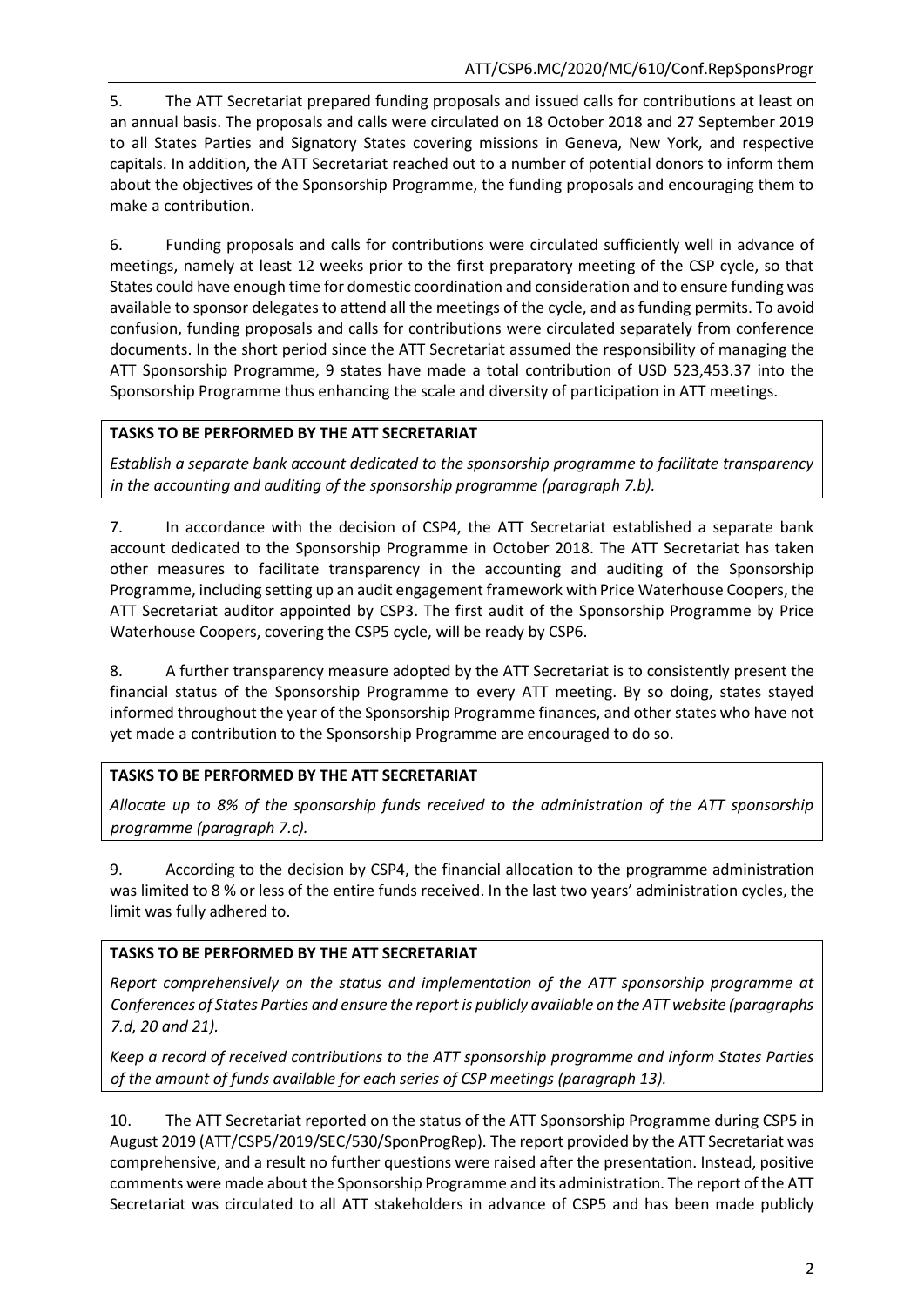available on the ATT website [https://www.thearmstradetreaty.org/hyperimages/file/ATT\_CSP5\_Report on the ATT Sponsorship Programme\_EN/ATT\_CSP5\_Report on the ATT Sponsorship Programme\_EN.pdf].

11. Furthermore, the ATT Secretariat provides regular reports on the status of the Sponsorship Programme to every ATT meeting. These reports reflect the funds received into the Sponsorship Programme, how such funds have been used and how many delegates have been sponsored.

## **2. Management of Application and Selection Processes**

#### **TASKS TO BE PERFORMED BY THE ATT SECRETARIAT**

*Develop the application procedures for the ATT sponsorship programme, including an application form (paragraph 8.a).*

12. The ATT Secretariat has developed application procedures and an application form for the ATT Sponsorship Programme. The procedures for the Sponsorship Programme are appropriate and userfriendly.

13. The ATT Secretariat has experimented with two approaches to applications. In the application form and process for the CSP5 cycle, delegates were invited to apply for *all* ATT meetings at the commencement of the cycle. In other words, they were asked to indicate if they would like to attend the first and/or second preparatory meeting, as well as CSP5 (while a clear indication was given that there was no guarantee they would be sponsored to attend all the meetings they selected as this would depend on the availability of funds). The advantages of this approach included: delegates only needed to apply once to the process not (potentially) three times; the ATT Secretariat was better able to allocate resources and available places and ensure a gender and regional balance by having an overview of who wanted to attend which meetings across the whole cycle; and it enabled some delegates to obtain extended Schengen visas knowing they would be attending more than one meeting. However, the disadvantage was that, in some instances, though a delegate indicated at the beginning of the CSP cycle that he/she wanted to attend all the meetings, by the time the second meeting or CSP arrived, the delegate's circumstances had changed and the State in question had to nominate a replacement or cancel their sponsored place altogether. In other words, it is sometimes difficult for delegates/States to predict whether a delegate will be in a position to attend an ATT meeting well in advance of the meeting.

14. For the CSP6 cycle, the ATT Secretariat adopted a different approach whereby delegates were invited to apply only for the forthcoming meeting (not all meetings). This resulted in fewer changes in the delegates who ultimately attended the meeting(s), however, it did not provide an overview of which States intended to attend which meetings, and some delegates requested the ATT Secretariat revert to the original system – whereby they could apply for all meetings in one application – as this eased the administrative burden on their side (for example, they only needed to obtain one note verbale authorizing their application for sponsorship, not three). This is an area where further consideration and additional experience may help the ATT Secretariat arrive at the optimal approach.

## **TASKS TO BE PERFORMED BY THE ATT SECRETARIAT**

*Advertise the ATT sponsorship programme and issue an invitation to apply to the ATT sponsorship programme in advance (preferably 3 months ahead of meeting) of each ATT meeting (subject to the availability of sponsorship funds) (paragraphs 8.b).*

*Invite applications for sponsorship in advance of each ATT meeting where sponsorship funds are available (paragraph 15).*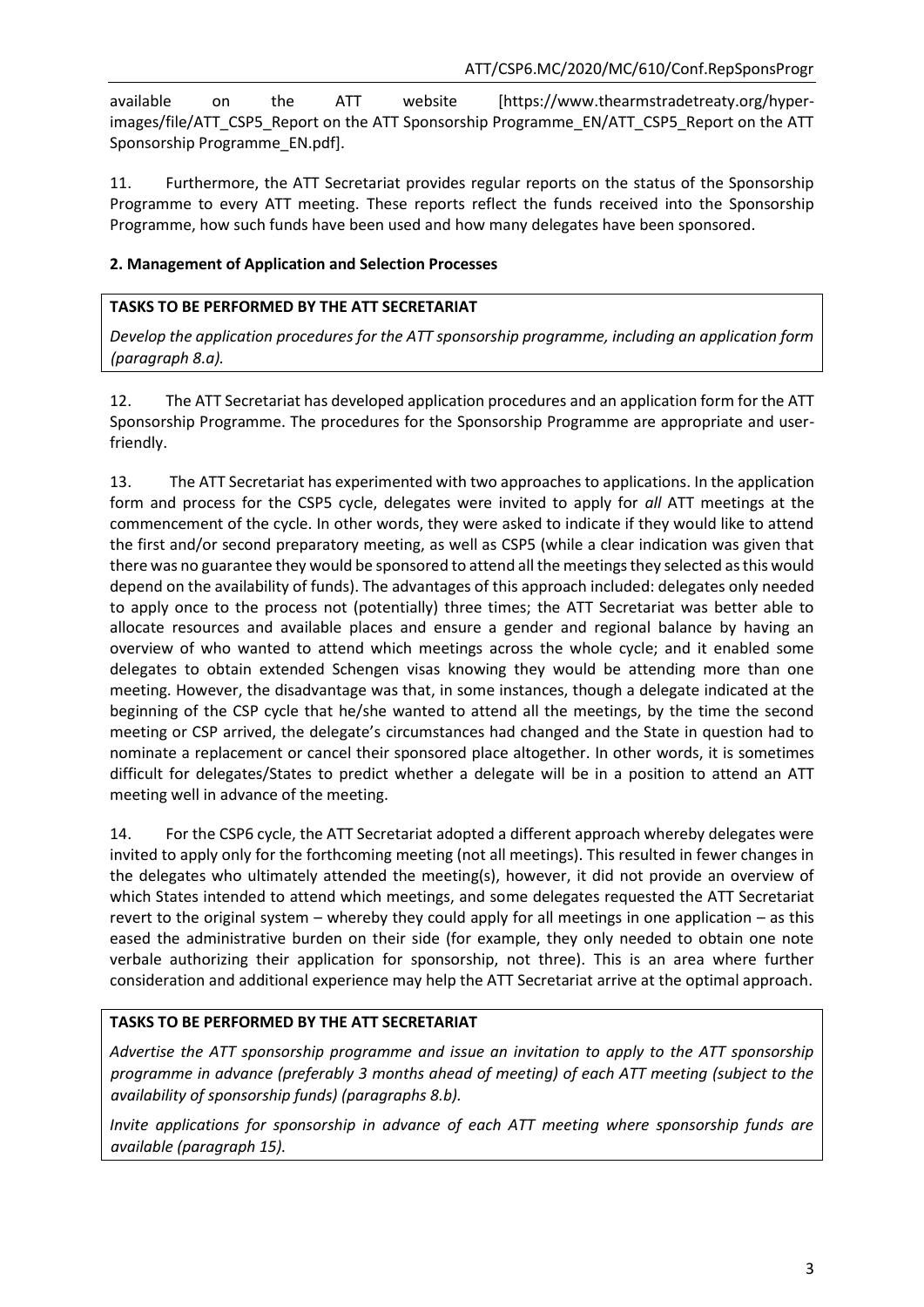15. The ATT Secretariat advertised the availability of sponsorship and issued calls for applications to the ATT Sponsorship Programme at least 3 months in advance of each meeting where sponsorship was available, namely 22 November 2018, 04 February 2019, 13 May 2019, 05 November 2019 and 07 February 2020. The calls for applications were widely disseminated via email to missions in Geneva, New York, and delegates in capitals of States Parties and Signatory States. The calls for applications were also advertised on the ATT webpage dedicated to the ATT Sponsorship Programme.

## **TASKS TO BE PERFORMED BY THE ATT SECRETARIAT**

*Select applicants to be sponsored on the basis of the General Principles for Selection of Delegates to be Sponsored by the ATT Sponsorship Programme (Annex A) and inform donors of such selection through the circulation of a shortlist for their consideration prior to taking the final decision (paragraph 8c).*

16. In comparison to the former administrator (UNDP) of the ATT Sponsorship Programme, in which the applicants were selected based on a *first-come-first-served basis*, the ATT Secretariat has successfully carried out the pre-screening of all sponsorship applications received by the due date. The ATT Secretariat applied the eligibility and selection criteria set out in the Administrative Guidelines during the pre-screening and in the preparation of the shortlist of eligible applicants.

## **TASKS TO BE PERFORMED BY THE ATT SECRETARIAT**

*Draft a shortlist of eligible applicants for sponsorship for each meeting where sponsorship funds are available and circulate the shortlist to States that have contributed to the ATT sponsorship programme since CSP4, in which the programme was entrusted to the ATT Secretariat (paragraph 16).*

17. The ATT Secretariat shared the shortlist of eligible applicants with all donors who had made contributions by the time of the meeting in question.

## **TASKS TO BE PERFORMED BY THE ATT SECRETARIAT**

*Subject to any input from a donor or donors to the ATT sponsorship programme, decide on the applicants to be sponsored for each ATT meeting where sponsorship funds are available, based on the shortlist (paragraph 17).*

18. In the case of earmarked contributions, the ATT Secretariat was able to ensure that earmarked funding is spent according to earmarking conditions placed donors. In doing so, the ATT Secretariat considers the earmarking conditions set by donors through donors' agreements concluded between the donors and the ATT Secretariat. Consultation with donors prior to final selections assures donors that their conditions are complied with.

19. The ATT Secretariat communication with donors is considered adequate and consistent with the requirements of the Administrative Guidelines.

## **TASKS TO BE PERFORMED BY THE ATT SECRETARIAT**

[*May request the Management Committee to appoint one of the donors to the ATT sponsorship programme to liaise with and help coordinate input from the other donors (a 'sponsorship coordinator') (paragraph 18).*]

20. In the period under review, the ATT Secretariat did not request the Management Committee to appoint one of the donors to the ATT sponsorship programme to liaise with and help coordinate input from the other donors. This option remains available to the ATT Secretariat if need be.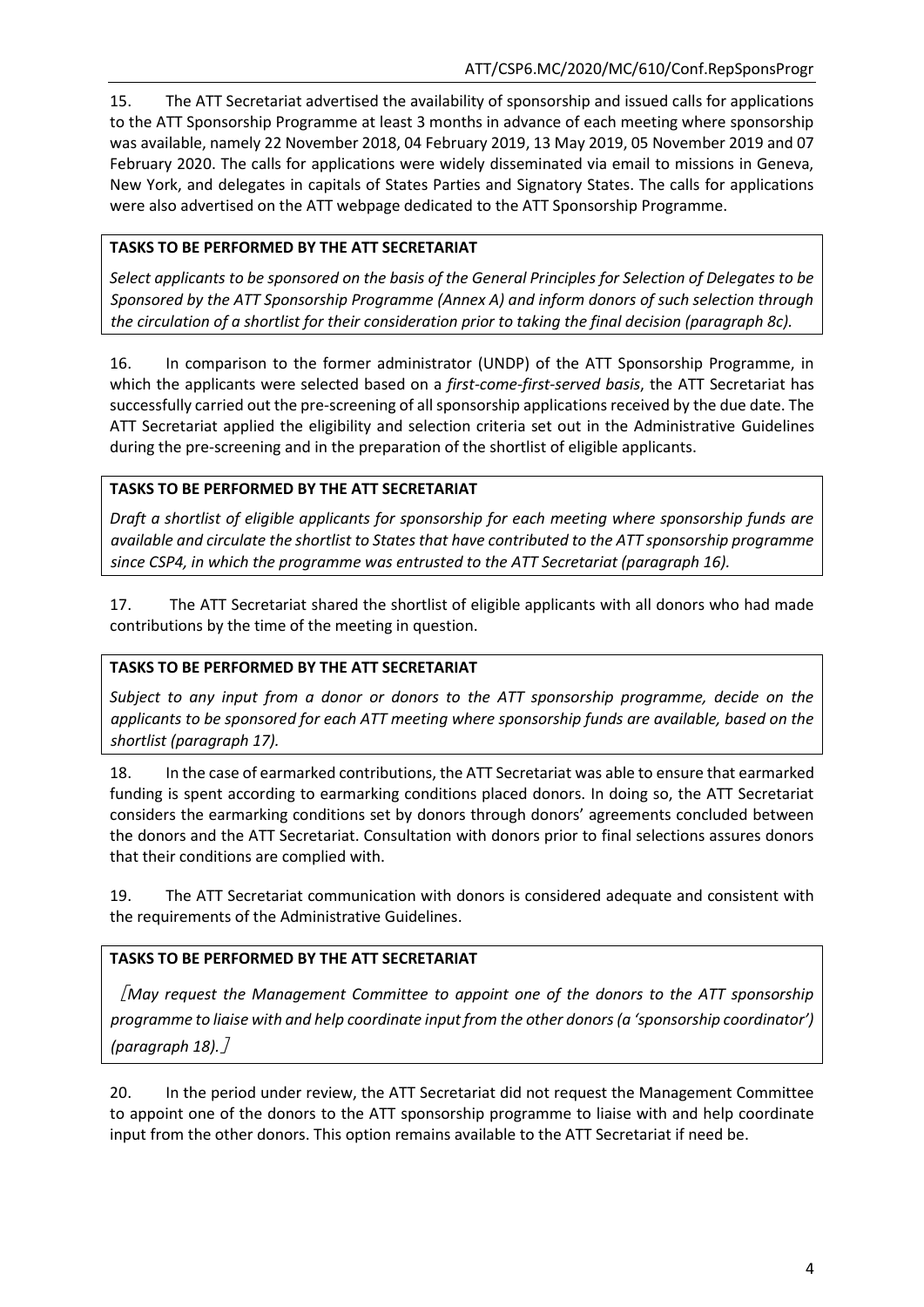#### **3. Technical Management**

#### **TASKS TO BE PERFORMED BY THE ATT SECRETARIAT**

*Provide services to sponsored delegates as listed in the Financial Protocol (Annex B), namely: flight tickets, accommodation, allowances (per diems), terminal allowances, and where necessary, provision of letter in support of a delegate's visa application (paragraph 9).*

21. Based on the feedback of sponsorship recipients, the services provided by the ATT Secretariat to the sponsored delegates were delivered in a timely, effective and cost-efficient manner. The ATT Secretariat provided return economy flights to all sponsored delegates giving delegates different itinerary options where there was a negligible difference in price. The ATT Secretariat also booked accommodation for all delegates in 3-star hotels in Geneva with close proximity to meeting venues. The ATT Secretariat gave sponsored delegates their per diems in cash at the beginning of each meeting. During the preparatory meetings, the ATT Secretariat gave delegates their per diems during the 'Briefing Day for Sponsored Delegates' held on the day preceding the formal meeting (see paragraph 23). For CSP5, the ATT Secretariat arranged to be present at the hotel delegates were staying at on the Sunday afternoon before the formal meeting to distribute per diems to delegates and answer any question before the commencement of the meeting. The ATT Secretariat also reimbursed delegates in cash for expenses necessitated by their travel including visa fees, upon submission of receipts.

22. The ATT Secretariat made clear, effective and timely communications to sponsored delegates until the end of their sponsorship (see paragraph 24). Prior to the meetings, the ATT Secretariat sent all sponsored delegates a document containing logistical information for their travel to and stay during the meetings, as well as a copy of the Financial Protocol contained in Annex B of the Administrative Guidelines. The logistical information included details of the following: accommodation (where the delegates were staying including maps of the location); flights; meals; Daily Subsistence Allowance (DSA); transport (how to get to the hotel from the airport and how to get to the meeting venue from the hotel by public transport or on foot); schedule of meetings; meeting venue; documents (links to the webpage where meeting documents are available); language (information regarding interpretation and translation during the meetings); and contact details for ATT Secretariat staff members.

23. In addition, the ATT Secretariat hosted a half-day 'Briefing Day for Sponsored Delegates' prior to the preparatory meetings. During the Briefing Day, sponsored delegates received information on the ATT process, they were given copies (in their chosen language) of the documents for the meeting, they were given an overview of the sponsorship programme and their entitlements, they had the opportunity to meet the President of the Conference and hear his hopes and expectations for the meeting ahead, they were given a summary of the work of the Working Groups so far, and were provided with an overview of the aims and objectives of the forthcoming meeting and the focus areas of the Working Groups. Where possible, one or more Co-chairs of the ATT Working Groups or Facilitators of the WGETI Sub-working Groups was asked to present to the delegates during the Briefing Day. Delegates were invited to attend lunch after the Briefing Day, where they had the opportunity to meet each other and ask further questions of the ATT Secretariat staff in an informal setting.

24. The ATT Secretariat distributed a Feedback Form to sponsored delegates to obtain their impressions and comments on the organization and substantive content of the briefing day. With respect to the organization of the briefing day, the ATT Secretariat received a rating of 4.89 (with '1' being 'insufficient' and '5' being 'excellent'). In terms of the overall assessment of the event, sponsored delegates that submitted a feedback form gave a unanimous rating of '5' (with '1' being 'insufficient' and '5' being 'excellent').

25. The ATT Secretariat responded to legitimate emergencies, in case they arose with respect to sponsored delegates, in a timely and appropriate manner. For example, a delegate who was sponsored to attend the 1<sup>st</sup> CSP6 Informal Preparatory Meeting in February 2020 and required a visa to enter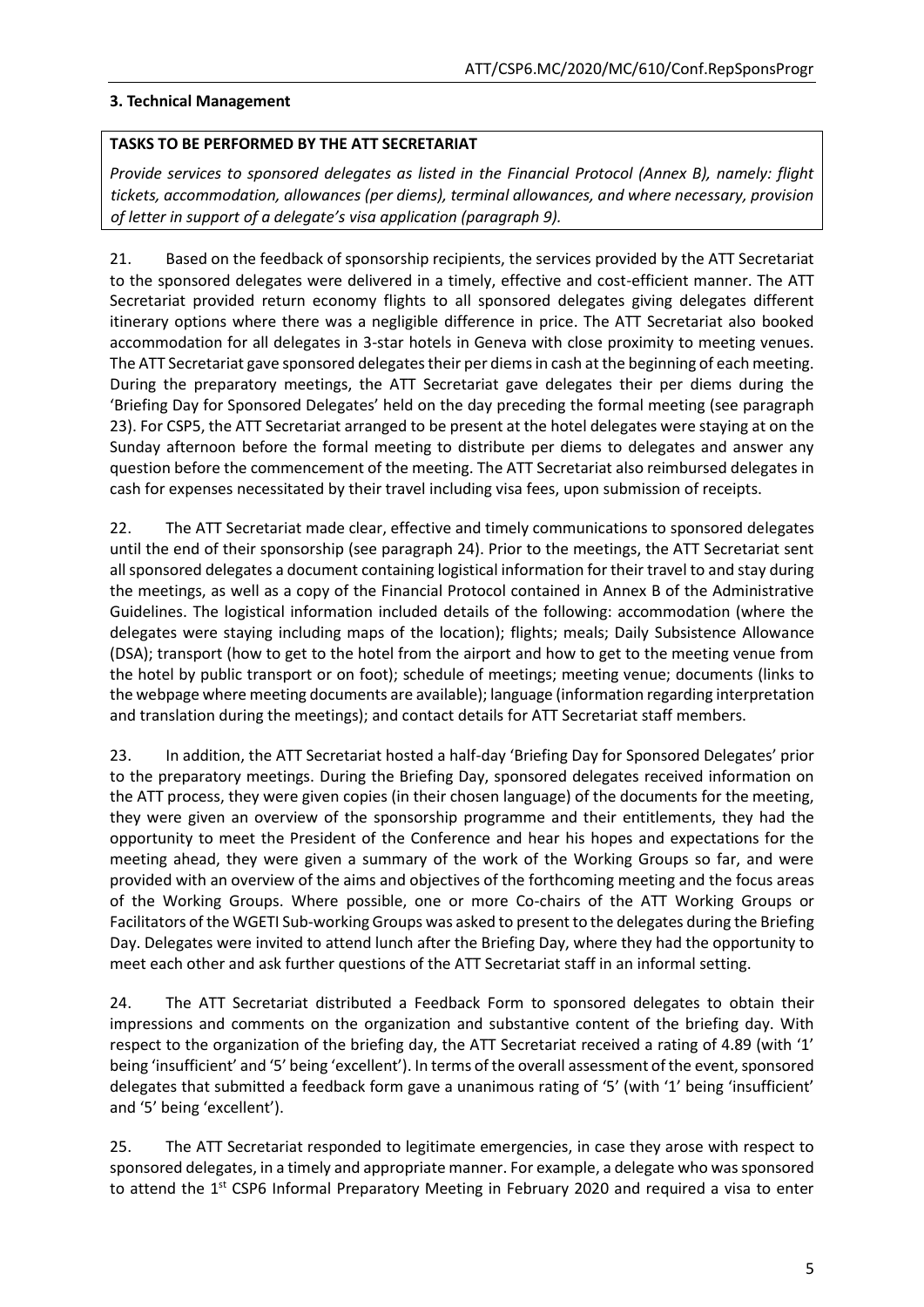Switzerland needed to travel to a neighbouring country to obtain a Schengen visa. The ATT Secretariat arranged travel and accommodation to the neighbouring country for the sponsored delegate to obtain the visa. The delegate understood that a colleague had booked an appointment at the consulate in that country on the Monday morning the week before the preparatory meeting, however, on arrival at the consulate, was informed that there was no appointment booked. The sponsored delegate contacted the ATT Secretariat immediately and the Secretariat staff liaised with the consulate in that country, explained the circumstances, and managed to secure the delegate an appointment on the Wednesday morning as well as an expedition of the issuance of a Schengen visa.

26. On another occasion, following the end of the  $1<sup>st</sup>$  CSP6 Informal Preparatory Meeting in February 2020, a sponsored delegate travelling back home (in transit via a third country) experienced delays and flight cancellations due to the COVID-19 outbreak. The delegate ended up in quarantine in a transit State for 14 days following the imposition of travel restrictions by their own State while en route home. The ATT Secretariat staff remained in close contact with the delegate during the ordeal. They arranged last-minute accommodation in two transit States and ensured they had the financial means to pay for meals, until the delegates own agency was able to support them during the quarantine period. The support provided by the ATT Secretariat staff involved several late nights (due to the time difference) and weekend work.

## **TASKS TO BE PERFORMED BY THE ATT SECRETARIAT**

*Elaborate administrative details regarding the application procedures to be followed by applicants (Annex C) (paragraph 14).*

27. The Application Form is clear, user-friendly, and easily accessible on the ATT website in advance of upcoming meetings.

28. As indicated above in paragraph 14, several sponsored delegates have asked the ATT Secretariat to consider reverting to the original system of allowing delegates to request sponsorship to attend *all* meetings in one application form. Other than that, the ATT Secretariat has not received other requests or suggestions to alter the format of the application form.

## **4. Overall Management of the ATT Sponsorship Programme**

## **TASKS TO BE PERFORMED BY THE ATT SECRETARIAT**

*The ATT Secretariat is entrusted with the overall management of the ATT sponsorship programme, including managing the sponsorship funds, assisting in the selection of the delegates to be sponsored, in consultation with donors of the ATT Sponsorship Programme and technical management (paragraph 6).*

29. The ATT Sponsorship Programme achieved its primary objective under paragraph 3 of the Guidelines under the administration of the ATT Secretariat (namely: 'to maximize the scale and diversity of participation of experts from States in ATT meetings to ensure representative and participatory discourse and decision-making during the meetings'). To date, the ATT Secretariat has sponsored 82 delegates from 58 States to attend ATT the CSP5 cycle of meetings and the 1st CSP6 Informal Preparatory Meeting held in February 2020. In CSP5 Cycle, sponsored delegates were from Africa (43%), Americas (34%), Asia (11%), Europe (4%), and Oceania (8%), and men (56%), women (44%).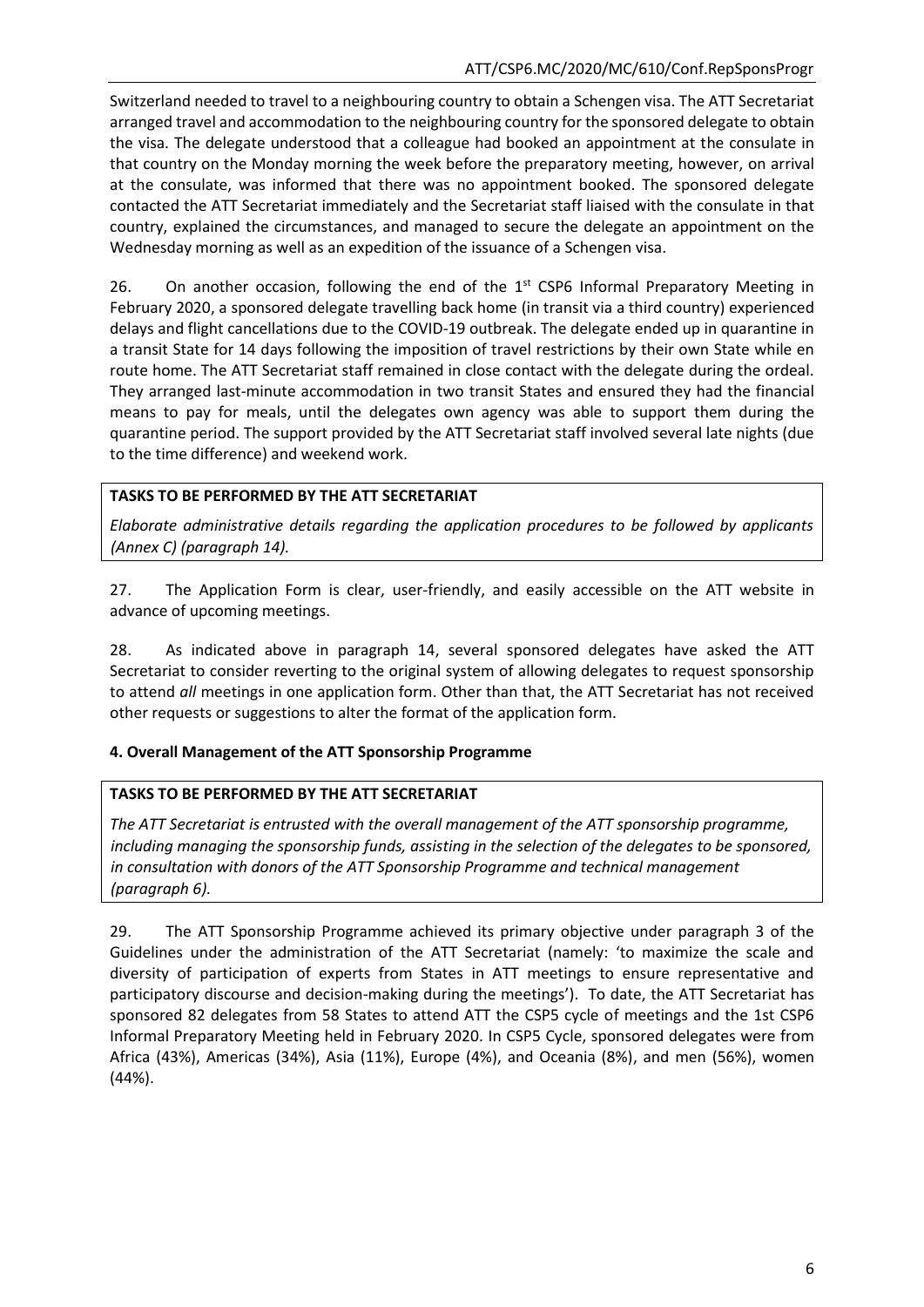30. The ATT Secretariat distributed a General Evaluation Form to sponsored delegates who attended CSP5 to seek their feedback on the sponsorship programme as a whole. Twenty-seven sponsored delegates out of 32 that attended CSP5 completed the evaluation form (on a confidential basis). The overwhelming majority of sponsored delegates that completed the evaluation were more than satisfied with the administrative support provided by the ATT Secretariat, including the application process, the logistical information provided to delegates, support for visa applications, and overall level of support and organization prior to and during the Conference.

31. Several sponsored delegates expressed some discomfort with the choice of hotel and flight options/itinerary provided. Although there is limited scope to significantly change or improve upon the hotel and flight options offered to sponsored delegates, in light of the emphasis of the ATT Sponsorship Programme on cost-effectiveness and ensuring the broadest number and range of delegates can benefit from the programme, the ATT Secretariat is in the process of considering the comments and suggestions made by sponsored delegates.

32. The Sponsorship Programme funds have been administered by the ATT Secretariat in a costefficient manner. For example, on occasions when ATT meetings have been preceded by or followed by other meetings in Geneva where the same delegates may attend (for example the GCSP-run ATT training course held in Geneva) the ATT Secretariat has welcomed opportunities to share costs with the entity hosting the other event, where possible. In terms of any areas for improvement of the Sponsorship Programme. The Sponsorship Programme has been administered in accordance with the Financial Protocol in Annex B of the Guidelines.

## **TASKS TO BE PERFORMED BY THE ATT SECRETARIAT**

*Apply the audit provisions as per Rule 10 of the ATT Financial Rules (paragraph 19).*

33. The ATT Secretariat subjects the Sponsorship Programme to an annual audit and the results of the Financial Year 2019 audit by Price Waterhouse Coopers will be available by CSP6. The Financial Year 2020 audit results will be available by CSP7.

## **III. Conclusion**

34. On account of the evidence-based evaluation conducted, the Management Committee is of the view that the administration of the Sponsorship Programme by the ATT Secretariat meets the standards set in the Administrative Guidelines. The Management Committee is confident that the Sponsorship Programme and the broader ATT process has been well served by the ATT Secretariat and in this regard encourages the ATT Secretariat to continue to administer the Sponsorship Programme effectively, taking into consideration the seven key principles – participation, inclusivity, transparency, objectivity accountability, efficiency, and effectiveness.

**\*\*\***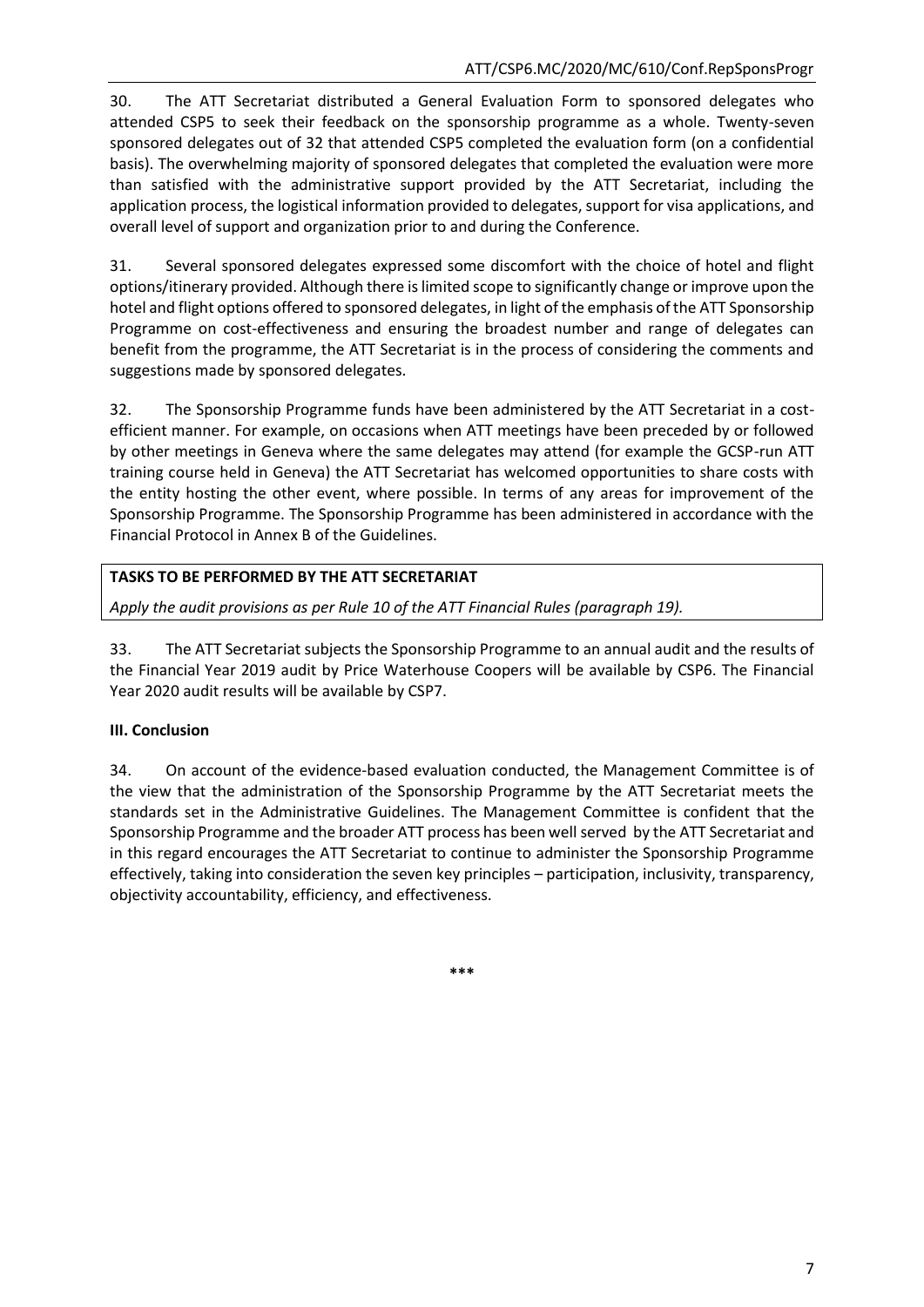# **ANNEX A: UPDATED DRAFT MATRIX FOR EVALUATION WITH 7 PRINCIPLES (REF: ANNEX A of ATT/CSP6/2020/MC/586/PM1.DrMatrix)**

| <b>TASKS TO BE PERFORMED BY THE ATT SECRETARIAT</b><br><b>[Excerpts from ATT Sponsorship Programme</b><br><b>Administrative Guidelines]</b>                                               | <b>QUESTIONS BASED ON THE EVALUATION CRITERIAS</b><br>[Excerpts from Draft Matrix of Evaluation]                                                                                                                                                   | Participatic | Inclusivity  | Transparer   | Objectivity | Accountab    | <b>Efficiency</b> | Effectivene |
|-------------------------------------------------------------------------------------------------------------------------------------------------------------------------------------------|----------------------------------------------------------------------------------------------------------------------------------------------------------------------------------------------------------------------------------------------------|--------------|--------------|--------------|-------------|--------------|-------------------|-------------|
| <b>Management of the Funds</b>                                                                                                                                                            |                                                                                                                                                                                                                                                    |              |              |              |             |              |                   |             |
| Prepare funding proposals and issue calls for<br>contributions to the sponsorship programme as                                                                                            | Were funding proposals prepared and calls for<br>contributions issued at least on an annual basis?                                                                                                                                                 |              |              | $\checkmark$ |             |              |                   |             |
| necessary, but at least on an annual basis (paragraphs<br>7.a and 10, or at least twice on an annual basis as<br>stipulated in para 10), and the calls include what is                    | Were the calls for voluntary contributions disseminated in<br>a broad manner?                                                                                                                                                                      |              | $\checkmark$ |              |             |              |                   |             |
| provided in para 11 and 12 of the Guidelines.                                                                                                                                             | Has the ATT Secretariat undertaken additional exchanges<br>with potential donors to inform the development of the<br>sponsorship programme and its funding proposals?                                                                              |              | $\checkmark$ |              |             | $\checkmark$ |                   |             |
|                                                                                                                                                                                           | Were funding proposals and calls for contributions<br>circulated sufficiently in advance of meetings so that<br>States could have enough time for domestic coordination<br>and consideration?                                                      |              |              |              |             |              | ✓                 |             |
|                                                                                                                                                                                           | Were funding proposals and calls for contributions<br>circulated separately from conference documents to<br>avoid confusion?                                                                                                                       |              |              |              |             |              |                   |             |
| Establish a separate bank account dedicated to the<br>sponsorship programme to facilitate transparency in<br>the accounting and auditing of the sponsorship<br>programme (paragraph 7.b). | Did the ATT Secretariat establish a separate bank account<br>dedicated to the sponsorship programme?<br>Has the ATT Secretariat taken other measures to facilitate<br>transparency in the accounting and auditing of the<br>sponsorship programme? |              |              | $\checkmark$ |             | $\sqrt{}$    |                   |             |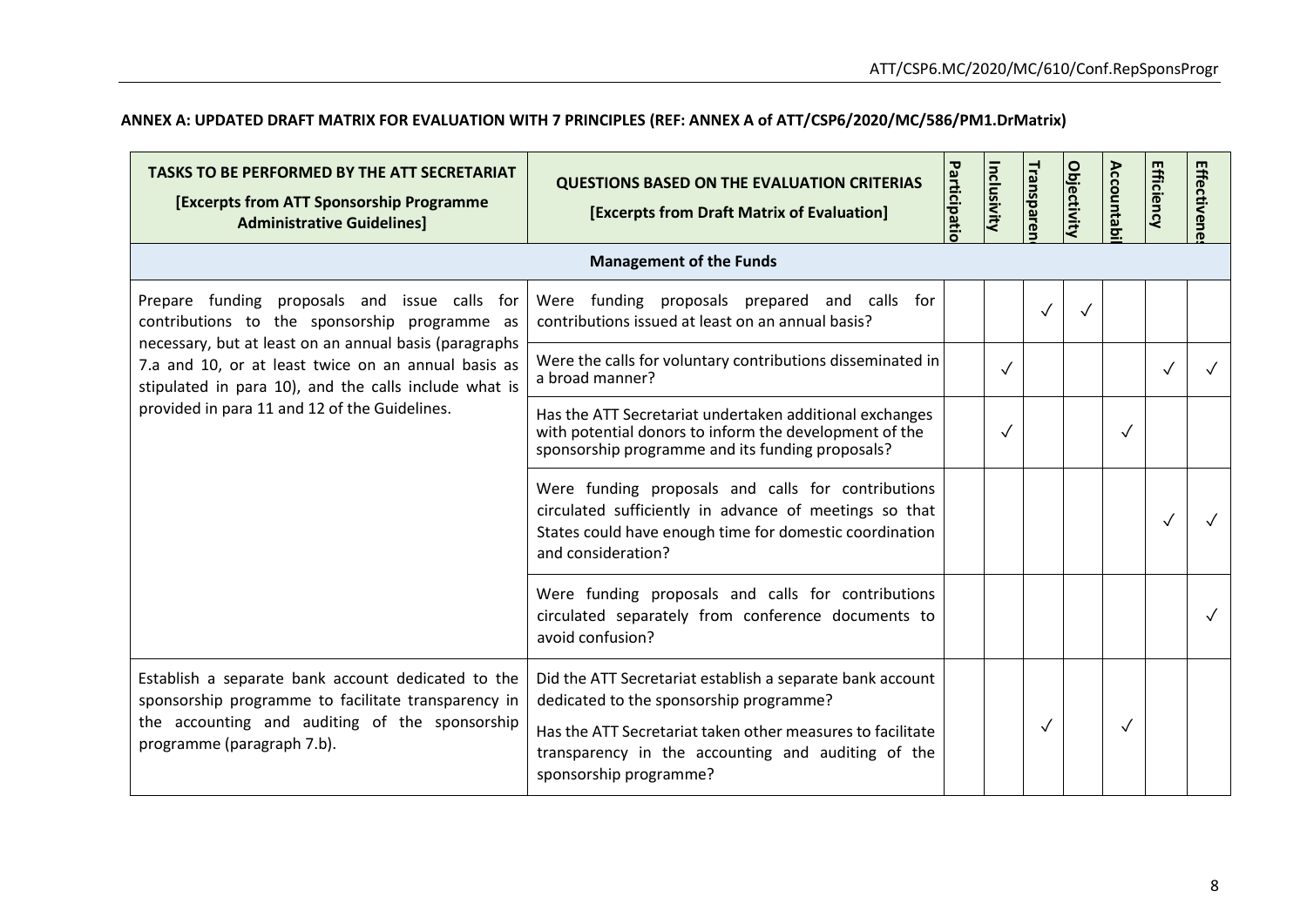| TASKS TO BE PERFORMED BY THE ATT SECRETARIAT<br><b>[Excerpts from ATT Sponsorship Programme</b><br><b>Administrative Guidelines]</b>                                                                                                                                                                                                                                                                   | <b>QUESTIONS BASED ON THE EVALUATION CRITERIAS</b><br>[Excerpts from Draft Matrix of Evaluation]                                                                                                                                                                                          | Participatic | Inclusivity  | <b>Transparen</b> | <b>Objectivity</b> | <b>Accountab</b> | Efficiency   | Effectivene  |
|--------------------------------------------------------------------------------------------------------------------------------------------------------------------------------------------------------------------------------------------------------------------------------------------------------------------------------------------------------------------------------------------------------|-------------------------------------------------------------------------------------------------------------------------------------------------------------------------------------------------------------------------------------------------------------------------------------------|--------------|--------------|-------------------|--------------------|------------------|--------------|--------------|
| Allocate up to 8% of the sponsorship funds received to<br>the administration of the ATT sponsorship programme<br>(paragraph 7.c).                                                                                                                                                                                                                                                                      | Was the financial allocation to the programme<br>administration limited to 8 % or below of the entire funds<br>received?                                                                                                                                                                  |              |              | $\checkmark$      |                    | $\checkmark$     |              |              |
| Report comprehensively on the status and<br>implementation of the ATT sponsorship programme at<br>Conferences of States Parties and ensure the report is<br>publicly available on the ATT website (paragraphs 7.d,<br>20 and 21).<br>Keep a record of received contributions to the ATT<br>sponsorship programme, and inform States Parties of<br>the amount of funds available for each series of CSP | Did the ATT Secretariat report on the status of the ATT<br>sponsorship programme at Conferences of States Parties?<br>Were reports<br>provided<br>by the ATT Secretariat<br>comprehensive? If not, what information was missing?<br>Were the reports of the ATT Secretariat made publicly |              |              | ✓                 |                    | $\sqrt{}$        |              | $\checkmark$ |
| meetings (para 13).                                                                                                                                                                                                                                                                                                                                                                                    | available on the ATT website?<br><b>Management of Application and Selection Processes</b>                                                                                                                                                                                                 |              |              |                   |                    |                  |              |              |
| Develop the application procedures for the ATT<br>sponsorship programme, including an application form<br>(paragraphs 8.a).                                                                                                                                                                                                                                                                            | Has the ATT Secretariat developed application procedures<br>for the ATT sponsorship programme?                                                                                                                                                                                            |              |              |                   |                    |                  |              |              |
|                                                                                                                                                                                                                                                                                                                                                                                                        | Has the ATT Secretariat developed an application form for<br>the ATT sponsorship programme?<br>Are the application procedures for the sponsorship                                                                                                                                         | $\checkmark$ | $\checkmark$ | $\checkmark$      |                    |                  |              |              |
|                                                                                                                                                                                                                                                                                                                                                                                                        | programme developed by the ATT Secretariat appropriate<br>and user-friendly?                                                                                                                                                                                                              |              |              |                   |                    |                  |              |              |
| Advertise the ATT sponsorship programme and issue an<br>invitation to apply to the ATT sponsorship programme<br>in advance (preferably 3 months ahead of meeting) of<br>each ATT meeting (subject to the availability of                                                                                                                                                                               | Did the ATT Secretariat advertise the availability of<br>sponsorship and issue the calls for applications to apply to<br>the ATT sponsorship programme at least 3 months in<br>advance of each meeting where sponsorship was                                                              | $\checkmark$ | $\checkmark$ | $\checkmark$      |                    |                  | $\checkmark$ |              |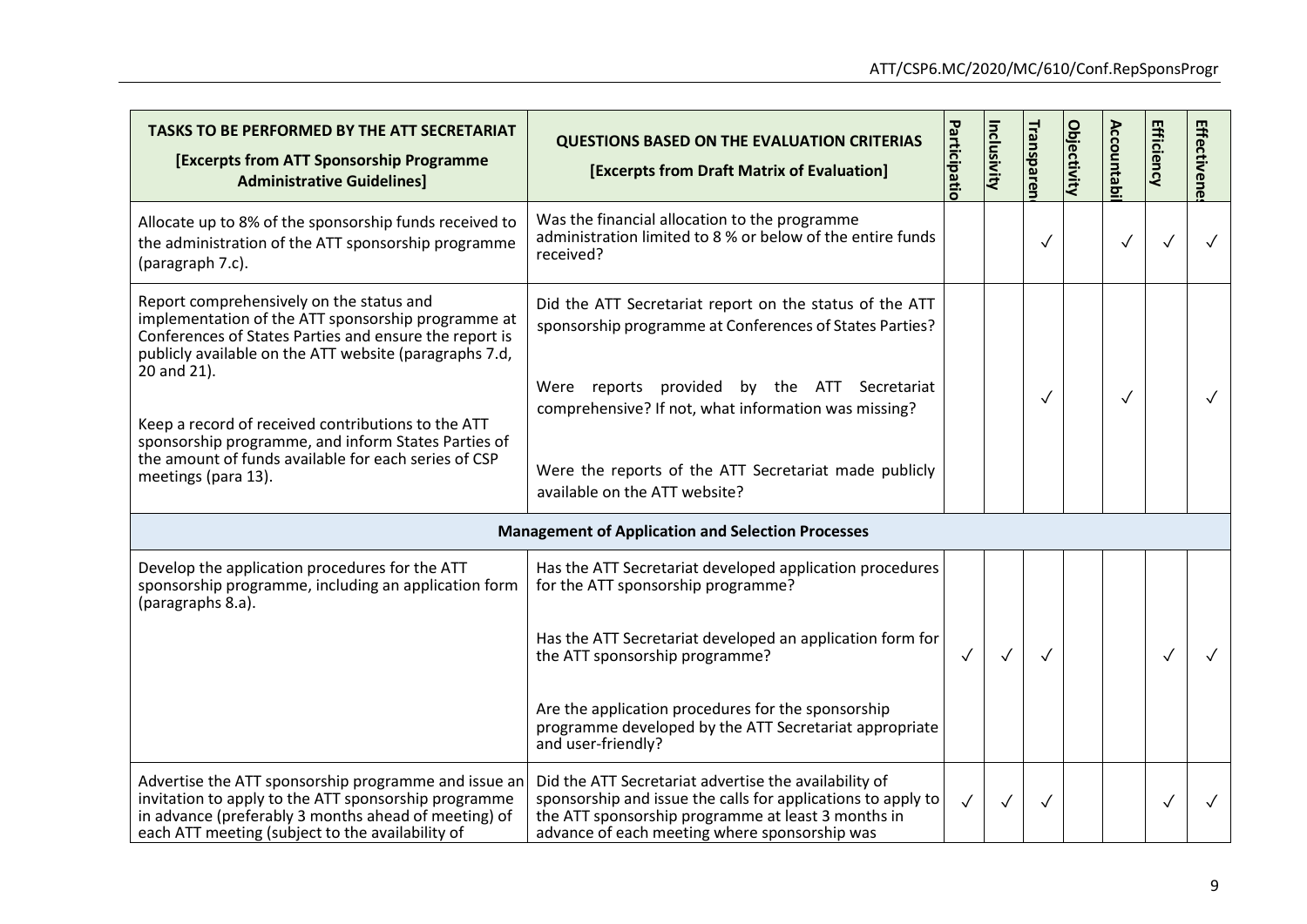| <b>TASKS TO BE PERFORMED BY THE ATT SECRETARIAT</b><br><b>[Excerpts from ATT Sponsorship Programme</b><br><b>Administrative Guidelines]</b>                                                                                                                                                                    | <b>QUESTIONS BASED ON THE EVALUATION CRITERIAS</b><br>[Excerpts from Draft Matrix of Evaluation]                                                                                                                                                                                                                                                                                                                                                                                                    | Participatio | <b>Inclusivity</b> | <b>Transparen</b> | <b>Objectivity</b> | <b>Accountabi</b> | <b>Efficiency</b> | <b>Effectivene</b> |
|----------------------------------------------------------------------------------------------------------------------------------------------------------------------------------------------------------------------------------------------------------------------------------------------------------------|-----------------------------------------------------------------------------------------------------------------------------------------------------------------------------------------------------------------------------------------------------------------------------------------------------------------------------------------------------------------------------------------------------------------------------------------------------------------------------------------------------|--------------|--------------------|-------------------|--------------------|-------------------|-------------------|--------------------|
| sponsorship funds) (paragraphs 8.b).<br>Invite applications for sponsorship in advance of each<br>ATT meeting where sponsorship funds are available<br>(para 15).                                                                                                                                              | available?<br>Were the calls for applications widely disseminated?                                                                                                                                                                                                                                                                                                                                                                                                                                  |              |                    |                   |                    |                   |                   |                    |
| Select applicants to be sponsored on the basis of the<br>General Principles for Selection of Delegates to be<br>Sponsored by the ATT Sponsorship Programme (Annex                                                                                                                                              | Was the pre-screening of all sponsorship applications<br>received by the due date conducted in an effective,<br>efficient and timely manner?                                                                                                                                                                                                                                                                                                                                                        |              | $\checkmark$       |                   |                    |                   | $\checkmark$      |                    |
| A), and inform donors of such selection through the<br>circulation of a shortlist for their consideration prior to<br>taking the final decision (para8c).                                                                                                                                                      | Has the ATT Secretariat applied the eligibility and<br>selection criteria set out in the Administrative Guidelines<br>during the pre-screening and in the preparation of the<br>shortlist of eligible applicants?<br>[To request the ATT Secretariat the figures of sponsored<br>delegates by States Parties, Signatory States, States that<br>have not yet joined the Treaty and other consideration,<br>such as regional representation, gender and the role of<br>the State in the ATT process.] | $\checkmark$ | $\checkmark$       |                   |                    |                   |                   |                    |
| Draft a shortlist of eligible applicants for sponsorship<br>for each meeting where sponsorship funds are<br>available, and circulate the shortlist to States that have<br>contributed to the ATT sponsorship programme since<br>CSP4, in which the programme was entrusted to the<br>ATT Secretariat (para16). | Has the ATT Secretariat shared the shortlist of eligible<br>applicants with all donors?                                                                                                                                                                                                                                                                                                                                                                                                             | $\checkmark$ | $\checkmark$       | $\sqrt{}$         | $\checkmark$       | $\checkmark$      |                   |                    |
| Subject to any input from a donor or donors to the ATT<br>sponsorship programme, decide on the applicants to be<br>sponsored for each ATT meeting where sponsorship<br>funds are available, based on the shortlist (para17).                                                                                   | Was the ATT Secretariat able to ensure that earmarked<br>contributions are spent accordingly? Was the<br>communication with donors adequate?                                                                                                                                                                                                                                                                                                                                                        | $\checkmark$ |                    |                   |                    | $\checkmark$      |                   |                    |
| [May request the Management Committee to appoint<br>one of the donors to the ATT sponsorship programme                                                                                                                                                                                                         | $\lfloor$ If a request was made, was it made in accordance with<br>necessity in a timely manner, and was the coordinating                                                                                                                                                                                                                                                                                                                                                                           |              |                    | $\checkmark$      |                    |                   | $\checkmark$      |                    |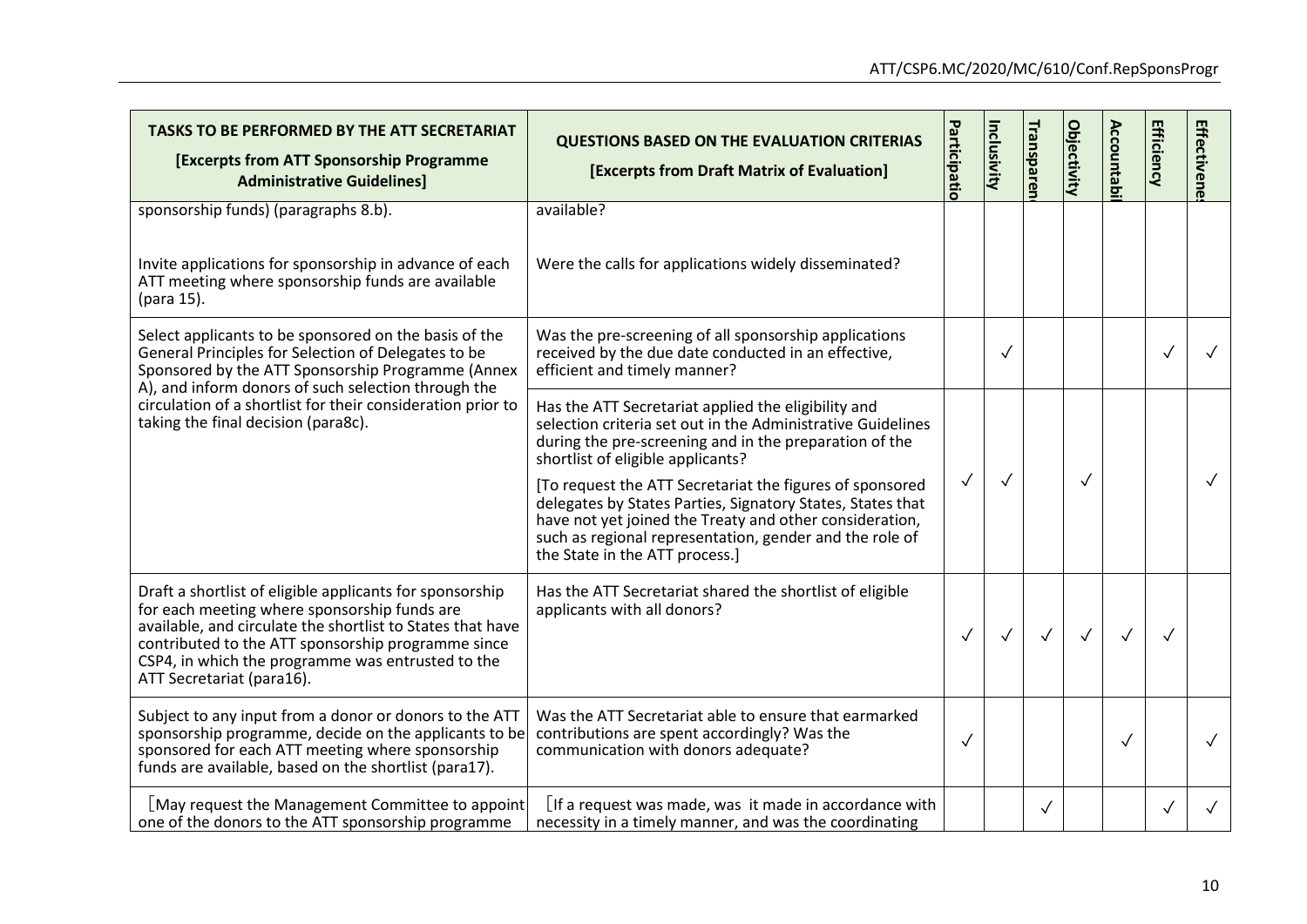| TASKS TO BE PERFORMED BY THE ATT SECRETARIAT<br><b>[Excerpts from ATT Sponsorship Programme</b><br><b>Administrative Guidelines]</b>                                                                                                                                                                                 | <b>QUESTIONS BASED ON THE EVALUATION CRITERIAS</b><br>[Excerpts from Draft Matrix of Evaluation]                                                                                                                                                                                                                                                                             | Participatio | Inclusivity | <b>Transparen</b> | <b>Objectivity</b> | <b>Accountabi</b> | <b>Efficiency</b> | <b>Effectivene</b> |
|----------------------------------------------------------------------------------------------------------------------------------------------------------------------------------------------------------------------------------------------------------------------------------------------------------------------|------------------------------------------------------------------------------------------------------------------------------------------------------------------------------------------------------------------------------------------------------------------------------------------------------------------------------------------------------------------------------|--------------|-------------|-------------------|--------------------|-------------------|-------------------|--------------------|
| to liaise with and help coordinate input from the other<br>donors (a 'sponsorship coordinator') (para 18).]                                                                                                                                                                                                          | donor allowed to play the role adequately                                                                                                                                                                                                                                                                                                                                    |              |             |                   |                    |                   |                   |                    |
|                                                                                                                                                                                                                                                                                                                      | <b>Technical Management</b>                                                                                                                                                                                                                                                                                                                                                  |              |             |                   |                    |                   |                   |                    |
| Provide services to sponsored delegates as listed in the<br>Financial Protocol (Annex B), namely: flight tickets,<br>accommodation, allowances (per diems), terminal<br>allowances, and where necessary, provision of letter in<br>support of a delegate's visa application (para 9).                                | Based on the feedback of sponsorship recipients, were the<br>services provided by the ATT Secretariat to the sponsored<br>delegates delivered in a timely, effective and cost-efficient<br>manner?                                                                                                                                                                           |              |             | $\checkmark$      |                    |                   |                   |                    |
|                                                                                                                                                                                                                                                                                                                      | Did the ATT Secretariat made clear, effective and timely<br>communications to sponsored delegates until the end of<br>their sponsorship?                                                                                                                                                                                                                                     | $\checkmark$ |             |                   |                    |                   |                   |                    |
|                                                                                                                                                                                                                                                                                                                      | Did the ATT Secretariat respond to any legitimate<br>emergencies, in case they arose with respect to sponsored<br>delegates, in a timely and appropriate manner?                                                                                                                                                                                                             |              |             |                   |                    |                   |                   |                    |
| Elaborate administrative details regarding the<br>application procedure to be followed by applicants<br>(Annex C) (para 14).                                                                                                                                                                                         | Is the Application Form (Annex C) clear and user-friendly?<br>Is it easily accessible on the ATT website?                                                                                                                                                                                                                                                                    | $\checkmark$ |             | $\checkmark$      |                    |                   | $\checkmark$      |                    |
|                                                                                                                                                                                                                                                                                                                      | <b>Overall Management of the ATT Sponsorship Programme</b>                                                                                                                                                                                                                                                                                                                   |              |             |                   |                    |                   |                   |                    |
| The ATT Secretariat is entrusted with the overall<br>management of the ATT sponsorship programme,<br>including managing the sponsorship funds, assisting in<br>the selection of the delegates to be sponsored, in<br>consultation with donors to the ATT Sponsorship<br>Programme and technical management (para 6). | Did the ATT sponsorship programme achieve its primary<br>objective under paragraph 3 of the Guidelines under the<br>administration of the ATT Secretariat (namely: 'to<br>maximize the scale and diversity of participation of<br>experts from States in ATT meetings to ensure<br>representative and participatory discourse and decision-<br>making during the meetings')? |              |             |                   |                    |                   |                   | $\checkmark$       |
|                                                                                                                                                                                                                                                                                                                      | Have the sponsorship funds been administered by the ATT<br>Secretariat in a cost-efficient way?                                                                                                                                                                                                                                                                              |              |             |                   |                    |                   |                   |                    |